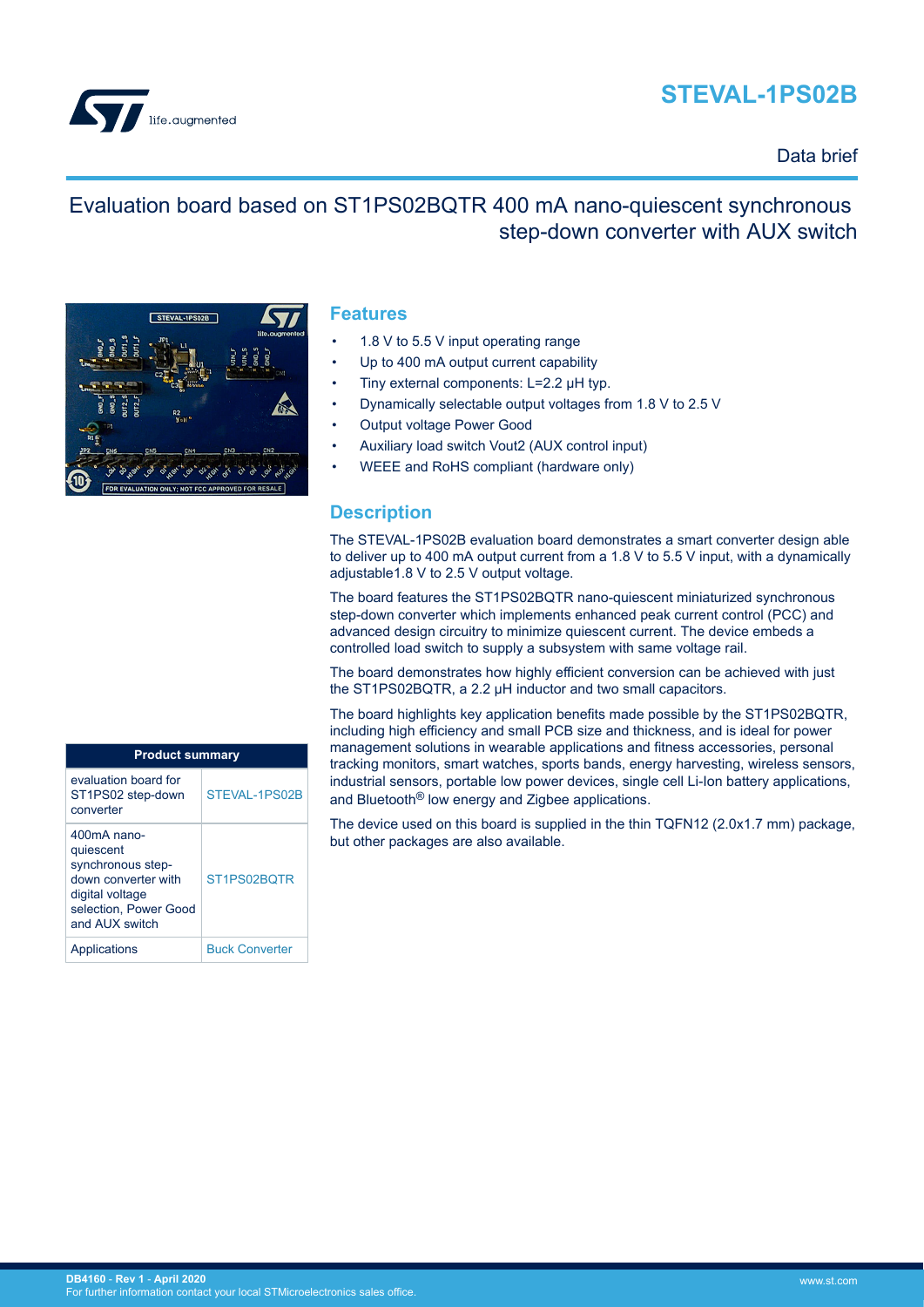### **1 Schematic diagrams**

ILS





**STEVAL-1PS02B STEVAL-1PS02B Schematic diagrams Schematic diagrams**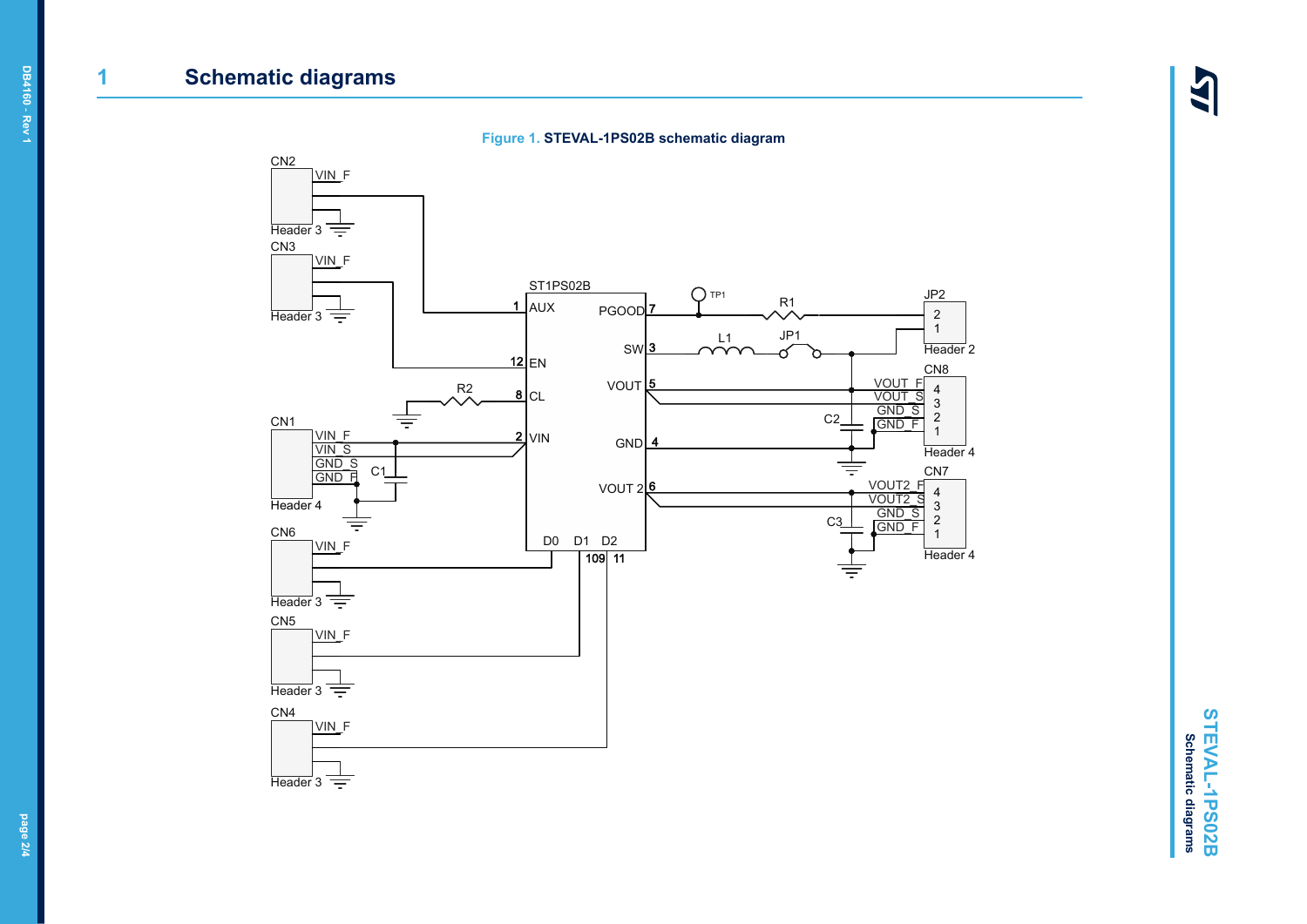### **Revision history**

#### **Table 1. Document revision history**

| Date <sup>'</sup> | Version | <b>Changes</b>   |
|-------------------|---------|------------------|
| 15-Apr-2020       |         | Initial release. |